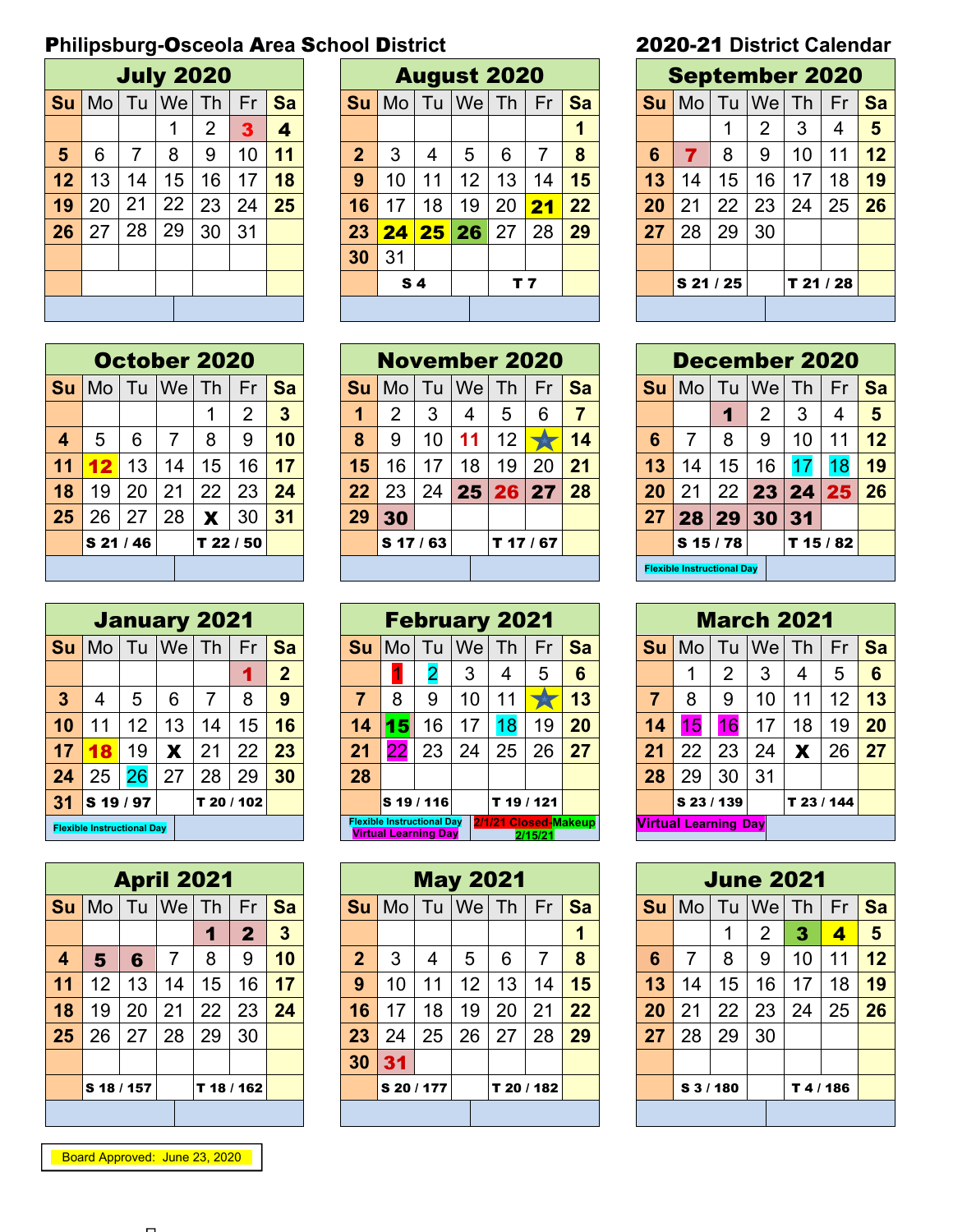### FIRST & LAST DAY OF SCHOOL: **August 26; June 3**

TEACHER IN-SERVICE: **August 21, 24, 25; October 12; January 18, June 4** 

**ACT 80 DAY** (Curriculum Writing Days)  $\rightarrow$  Students not in session: November 13; February 12

SCHOOL NOT IN SESSION: **September 7; November 25, 26, 27, 30; December 1, 23, 24, 25,** 

**28, 29. 30, 31; January 1; February 15 (Makeup for Feb 1 Snow Day); April 1, 2, 5, 6; May 31** 

#### DAYS MISSED DUE TO INCLEMENT WEATHER WILL BE MADE UP IN THE FOLLOWING ORDER:

**December 23, February 12, April 6, April 1, April 5, and June as needed.** 

S = Student Days; T = Teacher Days; **X** = End of Marking Period

## **Federal holidays 2020/21**

| July 3, 2020 | Ind. Day Observed         |             | Nov 11, 2020 Veterans Day     | Jan 18, 2021 | Martin Luther King           |
|--------------|---------------------------|-------------|-------------------------------|--------------|------------------------------|
| July 4, 2020 | Independence Day          |             | Nov 26, 2020 Thanksgiving Day |              | Feb 15, 2021 Presidents' Day |
| Sep 7, 2020  | Labor Day                 |             | Dec 25, 2020 Christmas Day    |              | May 31, 2021 Memorial Day    |
|              | Oct 12, 2020 Columbus Day | Jan 1, 2021 | New Year's Day                |              |                              |

# COVID19 CLOSINGS

Philipsburg Elementary was shut down on November 19, 2020, and reopened on December 2, 2020.

Senior High was shut down on November 10, 2020, and reopened on December 2, 2020.

Senior High was shut down December 10<sup>th</sup> and 11<sup>th</sup>, 2020 for cleaning and re-opened on December 14<sup>th</sup>, 2020.

Senior High was shut down January 11<sup>th</sup> and 12<sup>th</sup>, 2021 for cleaning and re-opened on January 13<sup>th</sup>, 2021.

Senior High was shut down January 25<sup>th</sup> and 26<sup>th</sup>, 2021 for cleaning and re-opened on January 27<sup>h</sup>, 2021.

Middle School was shut down February 15<sup>th</sup> and 16<sup>th</sup>, 2021 for cleaning and reopened on February 17<sup>th</sup>, 2021.

Middle School closed February 22<sup>nd</sup> through February 26<sup>th</sup>, 2021 and re-opened March 1, 2021.

Senior High was closed on March  $5<sup>th</sup>$ , 2021 and re-opened on March  $8<sup>th</sup>$ , 2021.

Philipsburg Elementary was closed on March 8<sup>th</sup>, 2021 for cleaning and re-opened March 9<sup>th</sup>, 2021.

Flexible Instructional Days 2020-2021

December 17th, 2020 December 18th, 2020 January 26th, 2021 February 2, 2021 February 18th, 2021